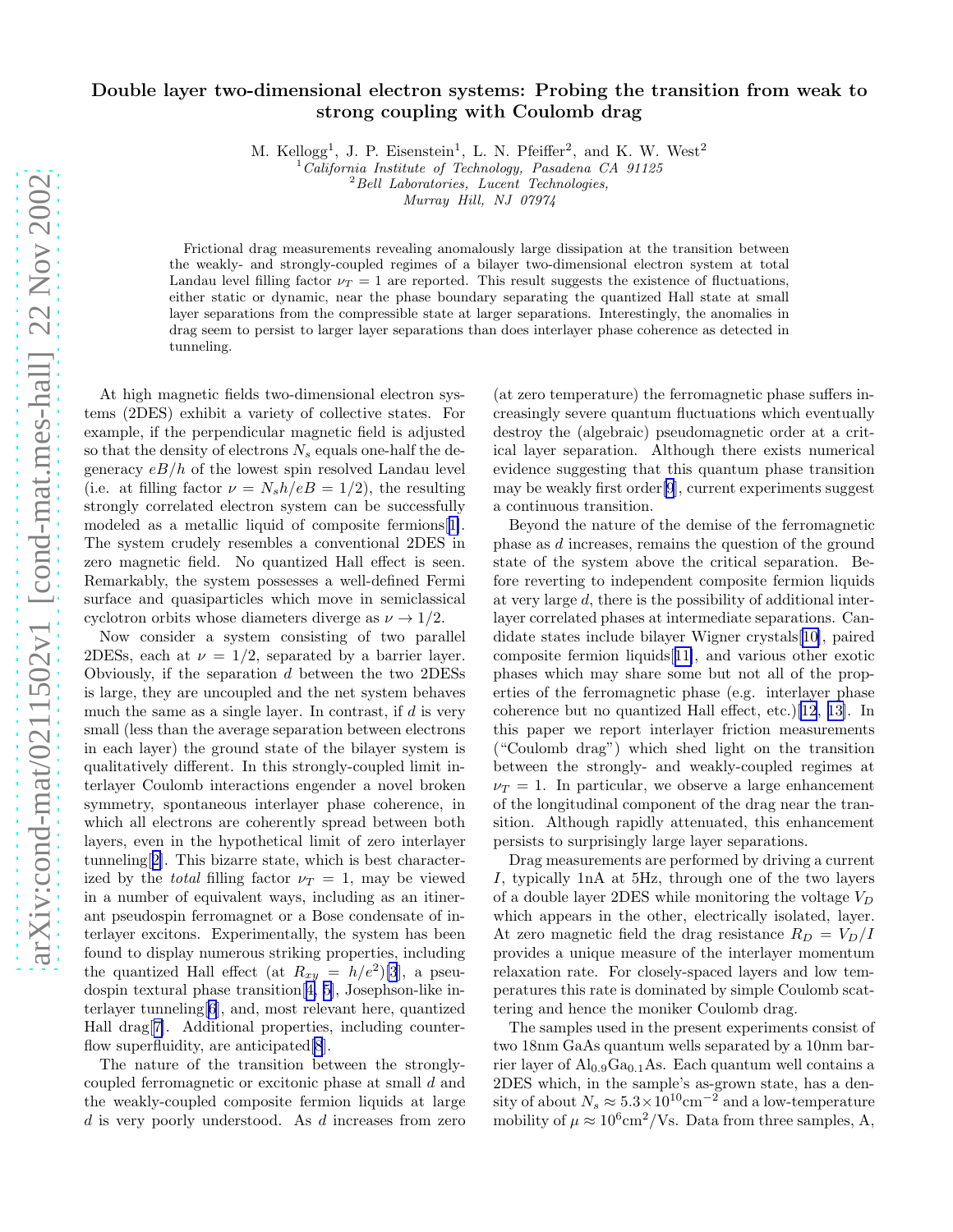

FIG. 1: Coulomb drag resistances in sample A at  $T = 30$ mK, in the vicinity of  $\nu_T = 1$ . Left column: Hall drag  $R_{xy,D}$ ; right column: longitudinal drag  $R_{xx,D}$ . Each row corresponds to a different 2D density in the bilayer sample, and thus a different effective layer separation  $d/\ell$  at  $\nu_T = 1$ .

B, and C, are reported here. Samples A and B consist of square mesas,  $250\mu m$  on a side, with four arms extending outward to remote ohmic contacts. Sample C is bar-shaped,  $40 \times 400 \mu m$ , and has five arms and ohmic contacts. These contacts are connected to one or the other 2DES using a selective depletion scheme[[14\]](#page-3-0). The densities of the individual 2DESs in the central mesa region are controlled with electrostatic gates deposited on the top and backside of the samples. A detailed study of the Coulomb drag in these samples at zero magnetic field has been reported elsewhere[[15\]](#page-3-0).

Figure 1 shows representative Coulomb drag data from sample A in the vicinity of  $\nu_T = 1$  at  $T = 30$ mK. Each row corresponds to a different effective layer separation  $d/\ell$ , with  $d = 28$ nm the center-to-center quantum well separation and  $\ell = (\hbar/eB)^{1/2}$  the magnetic length at  $\nu_T = 1$ . This key ratio governs the relative importance of inter- and intra-layer Coulomb interactions in the bilayer system, and can be varied in situ by symmetrically changing the electron densities in the individual quantum wells. The data in Fig. 1 is therefore plotted versus the inverse total filling factor  $\nu_T$ <sup>-1</sup>, instead of magnetic field, to aid in comparing the different densities. The right-hand panels display the longitudinal drag resistance  $R_{xx,D}$  (i.e. drag voltage parallel to the current flow in

the drive layer) while the left-hand panels present the transverse, or Hall, drag resistance  $R_{xy,D}$ .

The top two panels  $(a \text{ and } e)$  of Fig. 1 show Hall and longitudinal drag data at  $d/\ell = 1.60$ . At this effective layer separation the system is well within the stronglycoupled bilayer quantum Hall effect phase and, as re-ported previously [\[7\]](#page-3-0), at  $\nu_T = 1$  the Hall drag exhibits a plateau accurately quantized at  $R_{xy,D} = h/e^2$  while the longitudinal drag  $R_{xx,D}$  is essentially zero. While it is not surprising that  $R_{xx,D}$  is zero in the quantized Hall state (the gap to charged excitations suppressing dissipation at low temperatures), the quantization of Hall drag is a dramatic consequence of the physics of the strong coupling regime and supports, albeit indirectly, the existence of counterflow superfluidity[[8\]](#page-3-0).

On moving away from  $\nu_T = 1$ , the Hall drag rapidly diminishes while the longitudinal drag displays two strong maxima. The sign of the Hall drag voltage is the same as that of the conventional Hall voltage in the currentcarrying layer. In contrast, the sign of the longitudinal drag voltage is the opposite of the conventional longitudinal voltage drop in the current-carrying layer. Indeed, for all the data reported here the sign of  $R_{xx,D}$  is the same as that encountered at zero magnetic field where the drag voltage reflects the electric field needed to counteract the frictional force due to the current flow in the drive layer.

The remaining panels of Fig. 1 show how Coulomb drag changes as  $d/\ell$  increases and the strongly-coupled bilayer quantized Hall phase collapses. Panels b, c, and d show that the Hall drag plateau becomes a rapidly subsiding local maximum as the  $d/\ell$  increases. More interestingly, panels  $f, g$ , and  $h$  reveal that the longitudinal drag first evolves from a broad zero into a local minimum between tall peaks. By  $d/\ell = 1.76$  these peaks have merged to form a single peak. Further increases of  $d/\ell$  steadily reduce the magnitude of this peak in  $R_{xx,D}$ .

Figure 2 displays both drag resistances precisely at  $\nu_T = 1$  as functions of  $d/\ell$ . These data were obtained from sample B at  $T = 50$ mK. As the figure indicates, the Hall drag resistance  $R_{xy,D}$  undergoes a rapid yet smooth transition from very small values above  $d/\ell \approx 1.8$  to the very large value of  $h/e^2 = 25.8k\Omega$  for  $d/\ell$  below about 1.65. At the same time, the longitudinal drag  $R_{xx,D}$ exhibits a strong and rather symmetric peak in the transition region. At  $T = 50$ mK this peak is centered at  $d/\ell \approx 1.73$  and has a half-width of about  $\Delta(d/\ell) = 0.035$ . The height of the peak, about  $1.8k\Omega$ , represents an impressively large drag resistance. This value is in fact roughly comparable to the conventional longitudinal resistance  $R_{xx}$  of the bilayer system under the same conditions (the deep minimum in  $R_{xx}$  characteristic of the  $\nu_T = 1$  QHE developing only at lower values of  $d/\ell$ . Both the  $d/\ell$  location and the height of this peak in  $R_{xx,D}$  vary slightly from one sample to the next, but its existence and qualitative behavior is quite robust.

The width and location of the peak in  $R_{xx,D}$  at  $\nu_T = 1$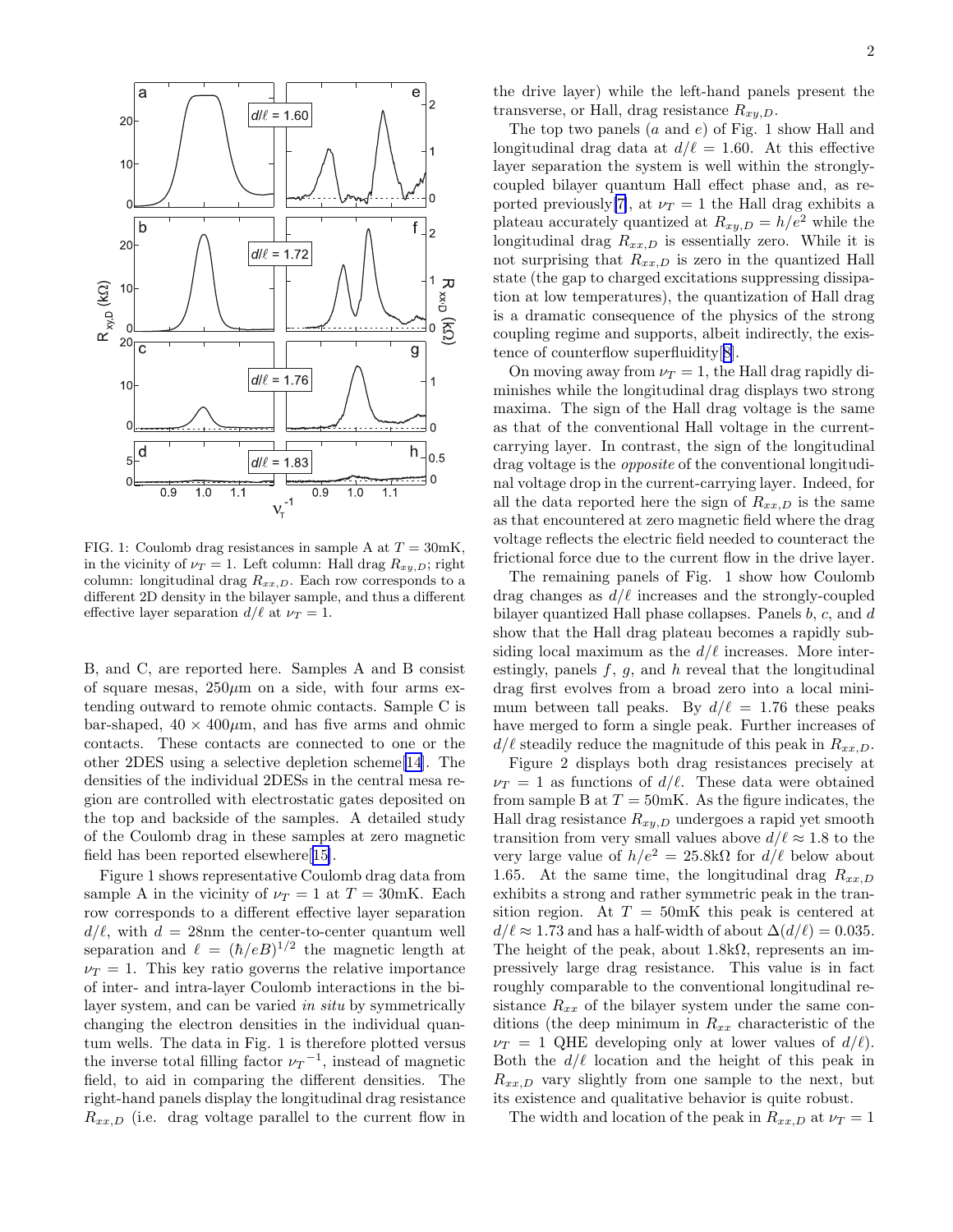

FIG. 2: a) Hall (open dots) and longitudinal (closed dots) drag at  $\nu_T = 1$  and  $T = 50$ mK vs.  $d/\ell$  in sample B. b) and c) Temperature dependence of location and half-width of peak in  $R_{xx,D}$  at  $\nu_T = 1$ . Lines are guides to the eye.

depend upon temperature. Figure 2b reveals that the peak moves to lower  $d/\ell$  as T increases. This dependence, which is roughly linear in T, extrapolates to about  $d/\ell =$ 1.76 as  $T \to 0$ . At the same time, Fig. 2c shows that the peak half-width,  $\Delta(d/\ell)$ , increases substantially as the temperature is increased to 300mK. Interestingly, over the range  $25mK < T < 300mK$  the height of the peak in  $R_{xx,D}$  at  $\nu_T = 1$  varies by only about 15%.

Figure 3 displays the temperature dependence of  $R_{xx,D}$ at  $\nu_T = 1$  at three different values of  $d/\ell$ . For  $d/\ell = 1.58$ , which is well within the bilayer QHE,  $R_{xx,D}$  rises as the temperature is reduced from  $T = 0.5K$  to about 0.2K but then drops precipitously as  $T$  is further reduced. In this low temperature regime  $R_{xx,D}$  is thermally activated[[7\]](#page-3-0), i.e.  $R_{xx,D} \sim e^{-E_A/T}$ , with  $E_A \approx 0.4K$ . This dependence is expected within the gapped QHE phase and, indeed, the conventional resistivity  $R_{xx}$  shows the same activation energy[[7\]](#page-3-0). At  $d/\ell = 1.93$ , which is in the non-QHE compressible phase,  $R_{xx,D}$  is much smaller in magnitude and falls monotonically as  $T$  is reduced. This temperature dependence is reminiscent of that seen at  $B = 0$  in the present samples [[15\]](#page-3-0) and at  $\nu_T = 1$  in much more widely-spaced  $(d/\ell \approx 3.9)$  double layer 2D electron systems[\[16\]](#page-3-0). Roughly speaking, this behavior reflects the characteristic reduction of the phase space for inelastic Coulomb scattering events as the temperature falls. A quantitative model for Coulomb drag at  $\nu_T = 1$  and large  $d/\ell$  has been developed by Ussishkin and Stern[[17\]](#page-3-0).

At  $d/\ell = 1.74$ , i.e. in the middle of the transition region, the temperature dependence of  $R_{xx,D}$  at  $\nu_T$  = 1 is markedly different than at both larger and smaller



FIG. 3: Temperature dependence of longitudinal drag resistance at  $\nu_T = 1$  in sample B at three different  $d/\ell$  values.

 $d/\ell$ . After remaining roughly constant on cooling from  $T = 0.5K$  to about 0.2K, the drag rises rapidly as the temperature falls further. Below about  $T = 50$ mK  $R_{xx,D}$ apparently saturates.

The data described above show that Coulomb drag is a sensitive indicator of the transition between the weakly and strongly-coupled regimes of a bilayer 2DES at  $\nu_T$  = 1. This is especially clear from the behavior of the Hall drag resistance  $R_{xy,D}$  shown in Fig. 2. Although nonzero Hall drag can in principle result from density (or energy) dependent scattering rates in a 2D system[\[18](#page-3-0), [19](#page-3-0)], the development of a large, and ultimately quantized,  $R_{xy,D}$  is generally believed to require non-perturbative interlayer correlations. Indeed, the qualitative behavior of  $R_{xy,D}$  shown in Fig. 2 was anticipated [[20, 21, 22](#page-3-0), [23](#page-3-0), [24](#page-3-0)].

In contrast, the strong peak in the  $\nu_T = 1$  longitudinal drag resistance  $R_{xx,D}$  which develops in the middle of the Hall drag transition comes as a surprise. It seems reasonable to interpret the  $d/\ell$  value at the center of this peak as the critical one separating the strongly-coupled  $\nu_T = 1$  QHE phase from the weakly-coupled non-QHE phase. Within the ferromagnetism picture of the QHE phase, at zero temperature this critical point marks the destruction of the ordered state by quantum fluctuations of the pseudospin moment. The shifting of the peak to lower  $d/\ell$  as the temperature rises (cf. Fig. 2b) is consistent with thermal fluctuations further destablizing the ordered state. The non-zero width of the peak in  $R_{xx,D}$ vs.  $d/\ell$  suggests an inhomogeneous situation in which the 2D electron system fluctuates between the QHE and non-QHE phases. Stern and Halperin (SH)[\[25\]](#page-3-0) have suggested that these fluctuations are static and result from mesoscopic spatial inhomogeneities of the 2D electron density. On the other hand, dynamic critical fluctuations in an otherwise homogeneous system could also be involved.

In the SH picture, as  $d/\ell$  is reduced toward the critical value puddles of the strongly-coupled QHE phase appear within a background of weakly-coupled non-QHE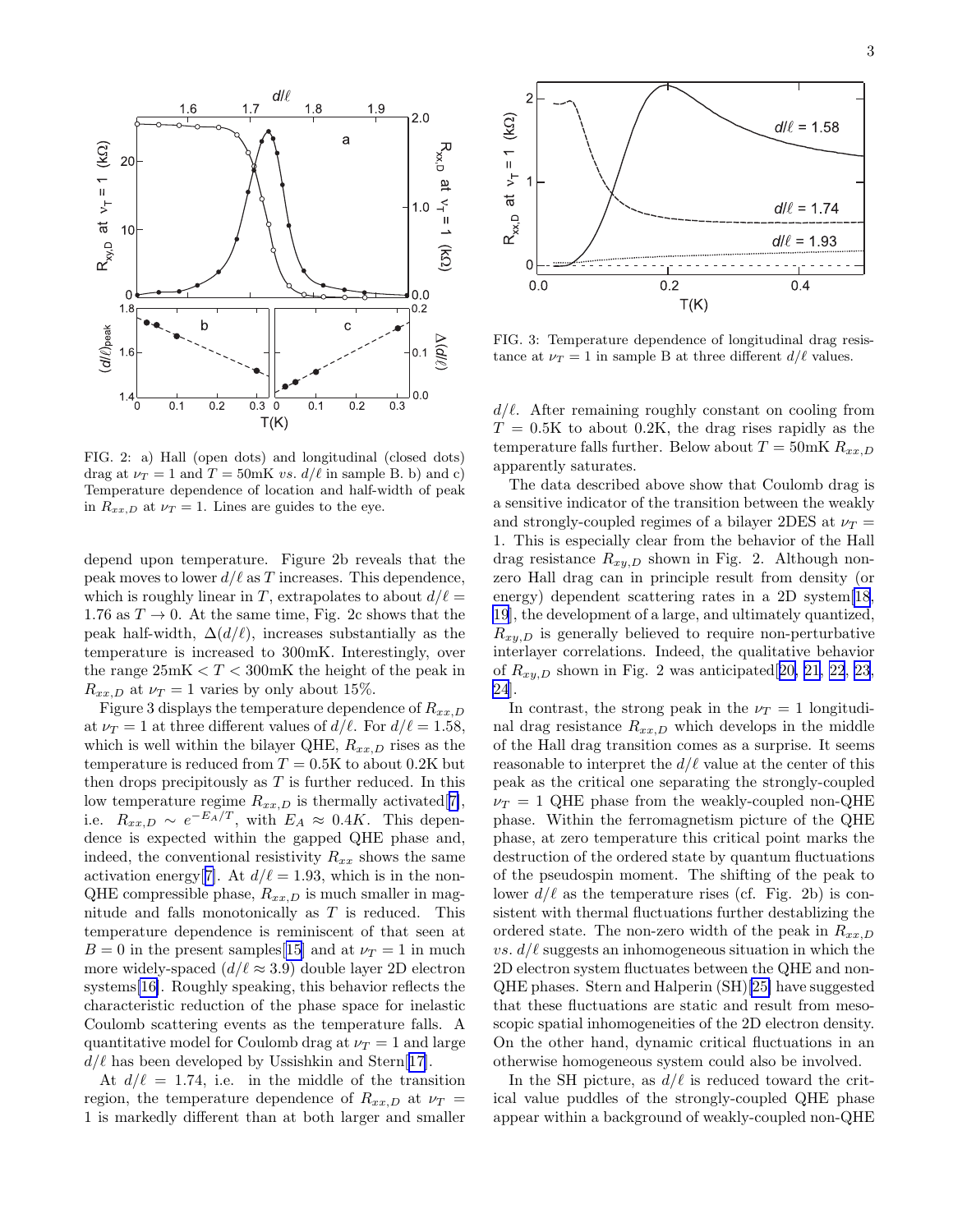<span id="page-3-0"></span>

FIG. 4: Longitudinal drag in sample C at  $T = 300$ mK. Expanded view in the inset reveals a small enhancement near  $\nu_T = 1$  where  $d/\ell = 2.6$ .

fluid. As  $d/\ell$  is reduced further, these puddles eventually percolate. Via an analysis which assumes the puddles are (as expected) counterflow superfluids while the background fluid is a conventional double layer 2D conductor with a large Hall resistance but little Coulomb drag, SH conclude that the macroscopically averaged longitudinal drag resistivity  $\rho_{xx,D}$  of the composite system can become very large just before the puddles percolate. In this situation, SH predict that  $\rho_{xx,D}$  grows as the temperature falls, eventually saturating near  $h/2e^2 \approx 13k\Omega$ . Figure 3 demonstrates that such a qualitative temperature dependence is observed. Although  $R_{xx,D}$  near the midpoint of the transition region reaches only  $\approx 1.9 \text{k}\Omega$  as  $T \rightarrow 0$ , classical geometric effects[26] associated with our square sample geometry suggest that the experimental longitudinal drag resistivity may be as much as a factor of  $\pi/ln2$  larger than  $R_{xx,D}$ , or about 8.6kΩ. Further experiments may reveal whether, as SH suggest, the remaining discrepancy is due to the finite conventional (i.e. parallel transport) resistivity of the sample at  $\nu_T = 1$ .

We turn finally to the behavior of Coulomb drag at larger layer separations. Prior experiments[16], at  $d/\ell \approx$ 3.9, showed no evidence of any anomaly in  $R_{xx,D}$  at total Landau level filling  $\nu_T = 1$ . As Fig. 2 shows, the enhancement of  $R_{xx,D}$  at  $\nu_T = 1$  in the present samples subsides rapidly as  $d/\ell$  increases. Surprisingly, however, it remains observable out to  $d/\ell \approx 2.6$ . At these large  $d/\ell$  the enhancement appears as a small bump on top of a background arising from drag scattering processes between weakly-coupled 2D layers - see Fig. 4. The bump at  $\nu_T = 1$  is a genuine bilayer effect: It remains present even when small antisymmetric density imbalances are imposed on the double layer system. By contrast, the other features (e.g. the minima at  $\nu_T = 2/3 + 2/3$  and  $2/5+2/5$  seen in Fig. 4 split in two, thus proving that they are fundamentally single layer effects.

The existence of enhanced longitudinal drag at  $\nu_T = 1$ at such large  $d/\ell$  is not understood. In principle, there may be local regions in our samples in which  $d/\ell$  has been reduced by atomic steps in the various heterointerfaces. However, the needed reduction is  $\sim 30\%$ , or about 8nm, and this seems implausibly large[27]. We emphasize that no analogous anomaly is seen in the zero bias interlayer tunneling conductance. The enhanced tunneling, which heralds the onset of interlayer phase coherence[6], is either absent or unobservably small for  $d/\ell \geq 1.85$ . This discrepancy raises the possibility that the enhanced  $\nu_T = 1$  drag at larger  $d/\ell$  may not require interlayer phase coherence.

We thank Ady Stern, Bertrand Halperin and Steven Girvin for enlightening discussions and Ian Spielman for help with sample fabrication. This work was supported by the NSF under Grant No. DMR0070890 and the DOE under Grant No. DE- FG03-99ER45766.

- [1] B.I. Halperin in *Perspectives in Quantum Hall Effects*, edited by S. Das Sarma and A. Pinczuk, (John Wiley, New York, 1997).
- [2] S.M. Girvin and A.H. MacDonald in Ref. 1. [3] J.P. Eisenstein,  $et$  al., Phys. Rev. Lett. **68**, 1
- J.P. Eisenstein, et al., Phys. Rev. Lett. 68, 1383 (1992).
- [4] S.Q. Murphy, et al., Phys. Rev. Lett. **72**, 728 (1994).
- [5] Kun Yang, et al., Phys. Rev. Lett. **72**, 732 (1994).
- [6] I.B. Spielman, J.P. Eisenstein, L.N. Pfeiffer, and K.W. West, Phys. Rev. Lett. 84, 5808 (2000) and Phys. Rev. Lett. 87, 036803 (2001).
- [7] M. Kellogg, et al., Phys. Rev. Lett. 88, 126804 (2002).
- [8] A.H. MacDonald, Physica B 298, 129 (2001).
- [9] J. Schliemann, S.M. Girvin, and A.H. MacDonald, Phys. Rev. Lett. 86, 1849 (2001).
- [10] H.C. Manoharan, Y.W. Suen, M.B. Santos, and M. Shayegan, Phys. Rev. Lett. 77, 1813 (1996).
- [11] N.E. Bonesteel, I.A. McDonald, and C. Nayak, Phys. Rev. Lett. 77, 3009 (1996).
- [12] E. Demler, C. Nayak, and S. Das Sarma, Phys. Rev. Lett. 86, 1853 (2001).
- [13] Y.B. Kim, et al., Phys. Rev. B 63, 205315 (2001).
- [14] J.P. Eisenstein, L.N. Pfeiffer, and K.W. West, Appl. Phys. Lett. 57, 2324 (1990).
- [15] M. Kellogg, J.P. Eisenstein, L.N. Pfeiffer and K.W. West, Solid State Commun. 123, 515 (2002).
- [16] M.P. Lilly, et al., Phys. Rev. Lett. **80**, 1714 (1998).
- [17] I. Ussishkin and A. Stern, Phys. Rev. B 56, 4013 (1997).
- [18] B.Y.K. Hu, Physica Scripta, T69, 170 (1997).
- [19] F. von Oppen, S.H. Simon, and A. Stern, Phys. Rev. Lett. 87, 106803 (2001).
- [20] S.R. Renn, Phys. Rev. Lett. 68, 658 (1992).
- [21] K. Moon, et al., Phys. Rev. B 51, 5138 (1995).
- [22] J.-M. Duan, Europhys. Lett. **29**, 489 (1995).
- [23] Kun Yang, Phys. Rev. B 58, R4246 (1998).
- [24] Kun Yang and A.H. MacDonald, Phys. Rev. B 63, 073301 (2001).
- [25] A. Stern and B.I. Halperin, Phys. Rev. Lett. 88, 106801 (2002).
- [26] L.J. van der Pauw, Phillips Rsch. Reports, 13, 1 (1958).
- [27] Fluctuations in the layer dimensions might, however, contribute to the apparent  $T \rightarrow 0$  width of the peak